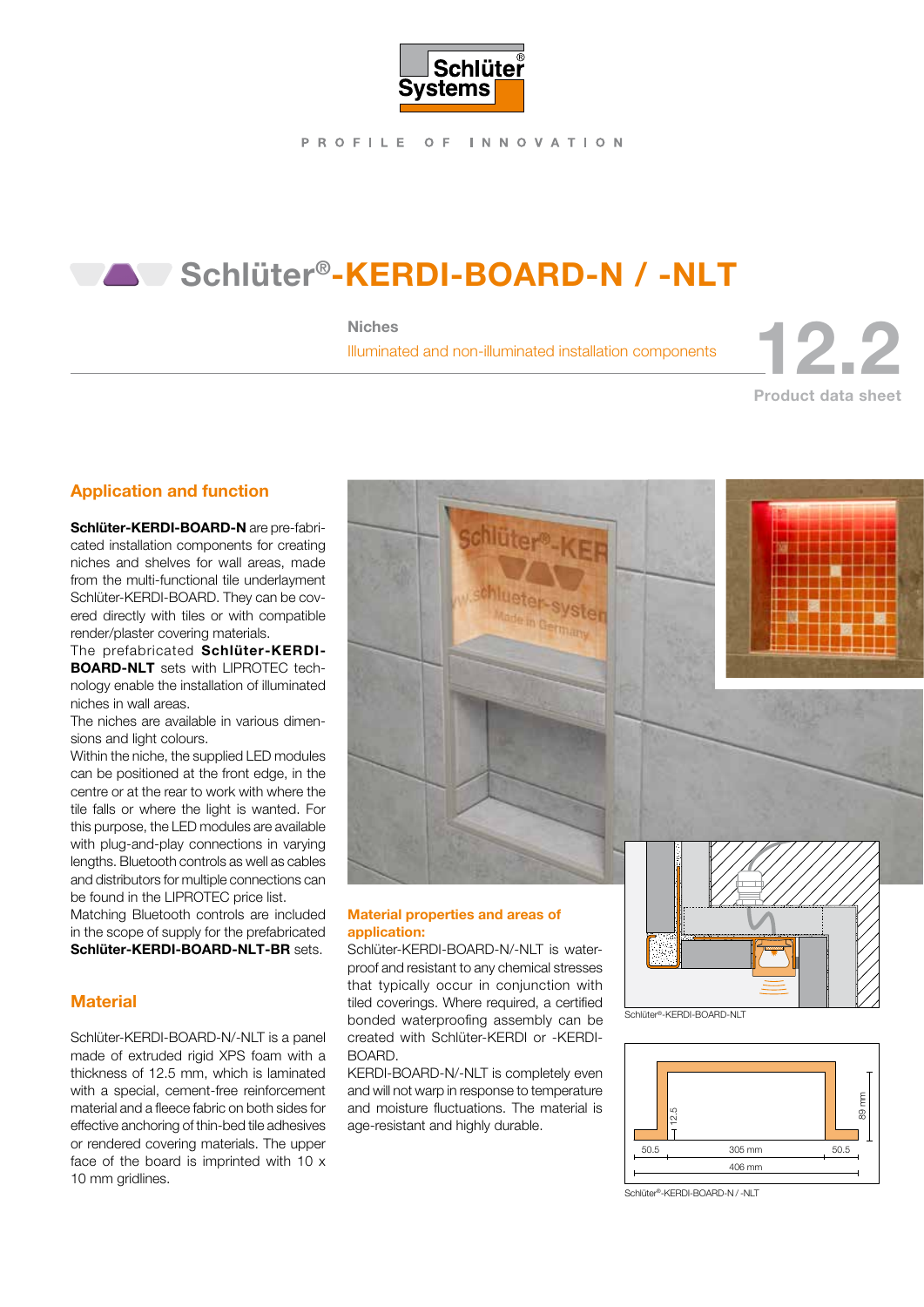KERDI-BOARD-N/-NLT is ideal for a wide variety of applications.

Substrates must be checked for sufficient stability and other project-related requirements.

In certain cases, the suitability of the Schlüter-LIPROTEC modules must be verified, based on the anticipated chemical or mechanical stresses. The information provided below is intended as a general guideline.

Anodised aluminium: The aluminium features an anodised finish that retains a uniform appearance during normal use.

Aluminium is sensitive to alkaline media. Cementitious materials, in conjunction with moisture, become alkaline, which may result in corrosion depending on the concentration and length of exposure (aluminium hydroxide formation).

Remove adhesive or grout immediately from visible areas and don't cover freshly installed assemblies with foil.

#### Areas of application and installation

#### Schlüter-KERDI-BOARD-N Installation in Schlüter-KERDI-BOARD:

- 1. After positioning and precise marking of the outer niche dimensions, cut the corresponding opening in the wall covering.
- 2. Attach the inserted niche with wood or installation screws, depending on the material of the substrate. The maximum spacing of screws is 250 mm. Use the Schlüter-KERDI-BOARD-ZT washers. Screws must be set into the joints of the abutting joints.

For additional fixing, the adhesive Schlüter-KERDI-FIX can be applied on the perimeter edge of the niche.

3. If the material is installed in a wetroom, the joints around the outer edge must be covered using Schlüter-KERDI-COLL-L and the supplied KERDI waterproofing collar.

#### Installation in plasterboard or other panelling:

- 1. After positioning and precise marking of the outer niche dimensions, cut the corresponding opening in the wall covering.
- 2. Attach the inserted niche with wood or installation screws, depending on the material of the substructure. The maximum spacing of screws is 250 mm. Set the screws through the niche flanges (spacing approx. 6 mm from the outer edge).

For additional fixing, the adhesive Schlüter-KERDI-FIX can be applied on the perimeter edge of the niche.

3. Wall areas located in high-moisture areas must be waterproofed with Schlüter-KERDI. Adhere the supplied KERDI waterproofing collar on the flanges of the niche with Schlüter-KERDI-COLL-L. A suitable tile adhesive can be used for the remainder of the wall area (see product data sheet 8.1 for notes on installing Schlüter-KERDI). Then cut the KERDI membrane in the area of the niche insert.

#### Important:

The following installation notes must be observed when using niches with additional adjustable shelves:

Start by marking the desired position along the lower edge of the adjustable shelf.

Fully embed the tiles in the front and lateral areas of the niche with tile adhesive. To install the adjustable shelf, apply tile adhesive on the sides and rear of the shelf and fit them into the niche so they are supported by the previously installed tiles.

Recommendation: For installations in wetrooms, install the adjustable shelf with a slight slope toward the front. As an alternative, you can install the tiles at a slight slope. This ensures that no water can accumulate in the niche during use.



*Installation in KERDI-BOARD*



*Installation in plasterboard*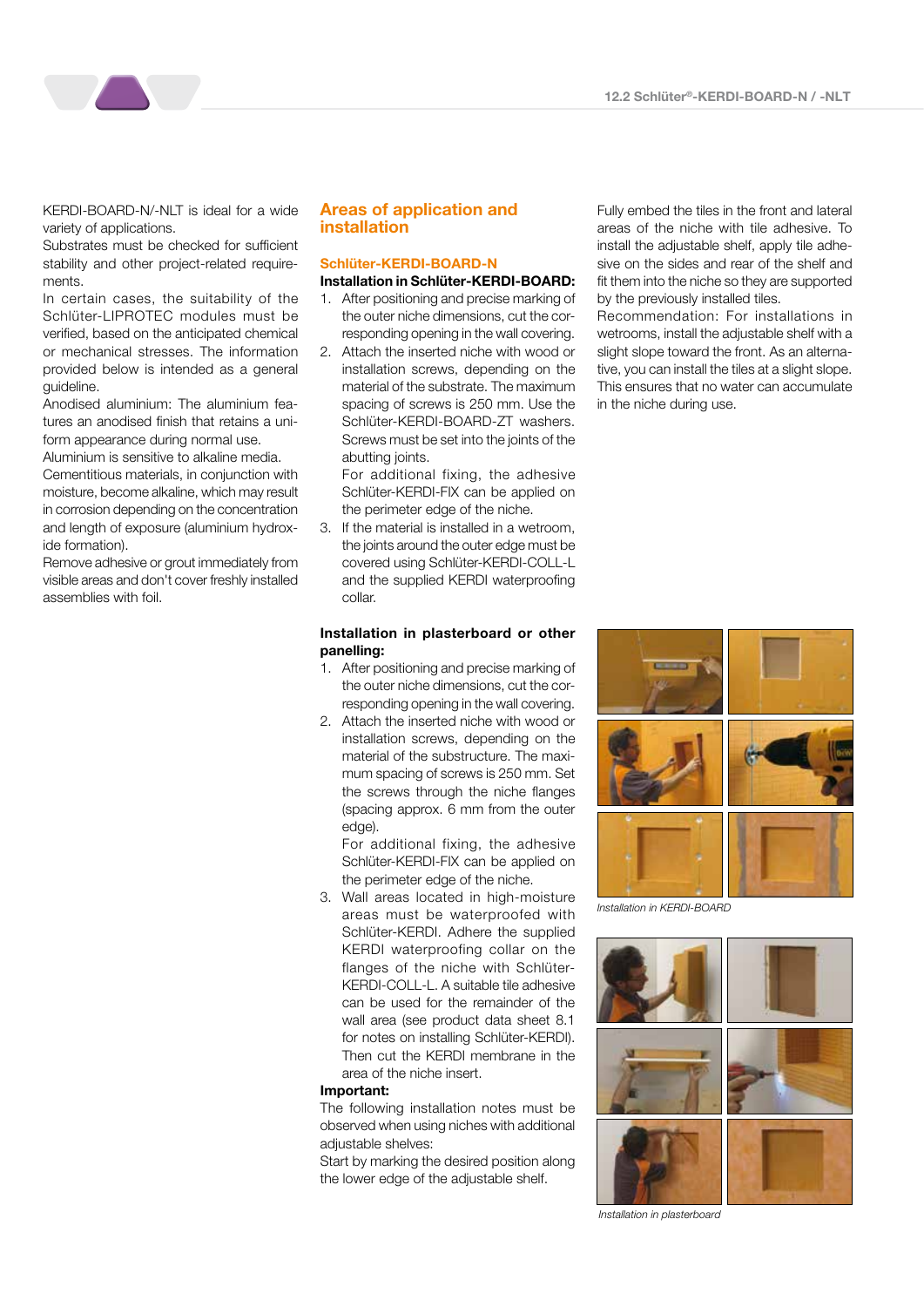#### KERDI-BOARD-NLT:

- 1. Install the niche as described above. Prior to inserting the niche, connect the plug-and-play cable (lead-out to lead-in).
- 2. Please refer to the corresponding operating instructions for installing the cable connections, the power supply and the control (QR CODE for web download, see below).
- 3. The cap of the pass-through socket can be easily split at a designated point to position the cable as required.
- 4. Place the cap or the parts of the cap into the pass-through socket so that the cable can be connected to the receptacle profile.
- 5. Adhere the self-adhesive KERDI waterproofing strip to effectively seal the opening around the lead-out cable on both sides. Cut a small opening in the self-adhesive KERDI waterproofing membrane for the lead out cables; this prevents the adhesive from getting into the socket behind.
- 6. Apply tile adhesive with a notched trowel.
- 7. Feed the cable through the cable opening of the receptacle profile.
- 8. Press the trapezoid-perforated anchoring leg of the profile into the adhesive and align it.
- 9. Firmly press the adjoining tiles into place and align them in such a way that they are flush with the upper profile edge. All tiles in the profile area must be solidly bedded.
- 10. Leave a joint of approximately 1.5 mm between the receptacle profile and the tile and completely fill the space with grout.
- 11. Make sure the tiles and adhesive do not exceed 12 mm when tiling the lateral walls.
- 12. The RGB+W LED tube can be cut to size depending on the opening of the tiled niche.
- 13. Plug the LED tube into the lead out cable and carefully press it into the receptacle profile.

Note: Schlüter-LIPROTEC modules require no special maintenance or care. Do not use abrasive cleaning agents on the sensitive surfaces. Applying lacquer can repair anodised layers.

All cleaning agents must be free of hydrochloric and hydrofluoric acid, as well as naphtha (ingredient of silicone removers).

#### Waterproofing with Schlüter-KERDI-BOARD-N

In accordance with the German waterproofing standard DIN 18534, Schlüter-KERDI-BOARD-N can be used in water exposure classes W0-I to W3-I\*. Furthermore, Schlüter-KERDI-BOARD-N features the national technical approval (abP) required in Germany.

Moisture load class according to ZDB: 0 to B0, as well as A and C.

Schlüter-KERDI-BOARD-N features European Technical Approval (ETA) pursuant to ETAG 022 (watertight covering kits) and bears a CE mark.

*\* With abP and/or based on ETA according to ETAG 022.* 

System-certified tile adhesives must be used in areas that require CE-compliance or assemblies according to abP (certificate of technical approval).

Please contact our Technical Department for further information on the use and installation of system-certified tile adhesives or to request the corresponding test certificates and approvals (see also product data sheet 12.1 Schlüter-KERDI-BOARD).



QR code to access installation/ operating instructions

















Re 13.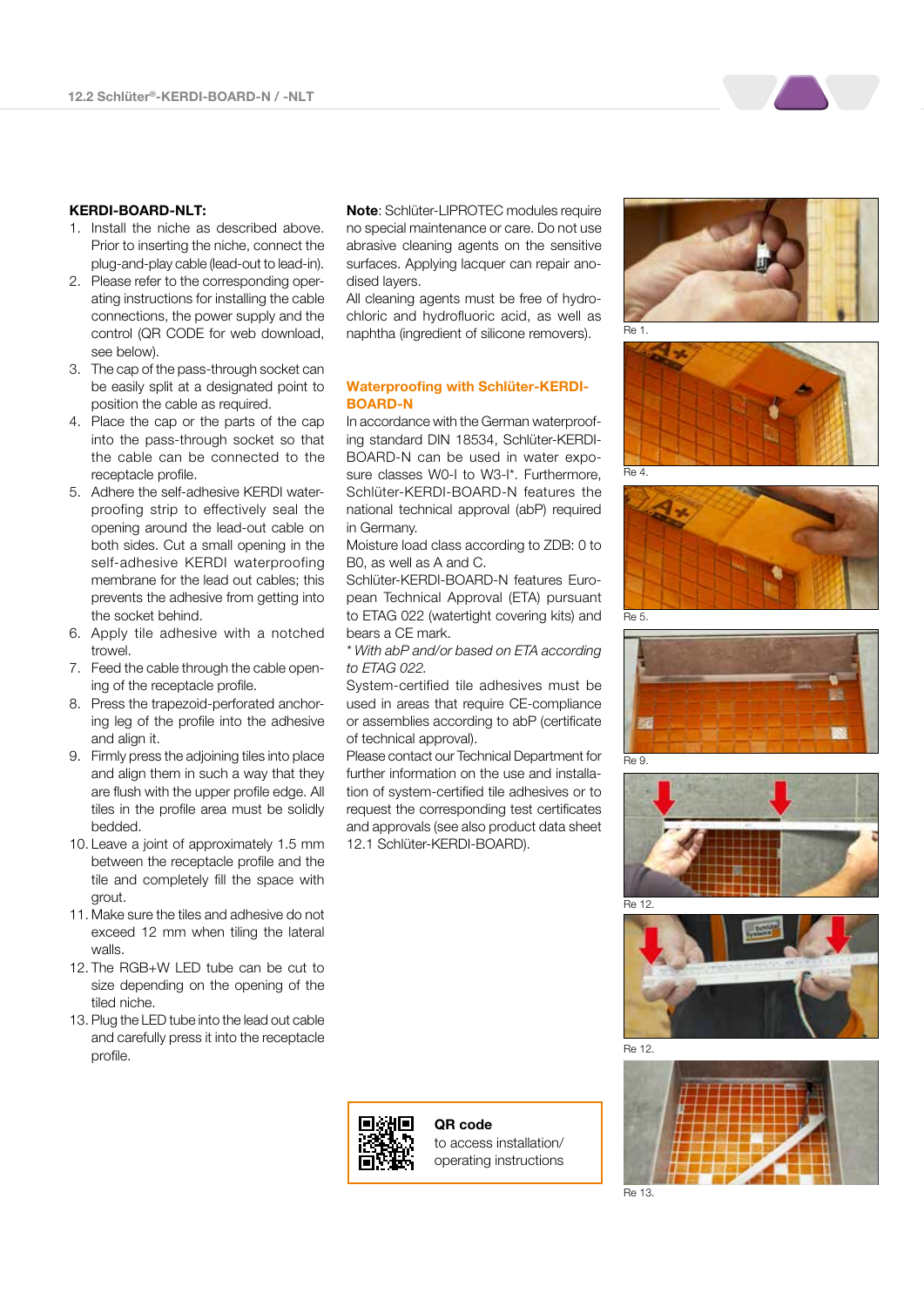### Product overview:

#### Schlüter®-KERDI-BOARD-N

Prefabricated niches/shelves made of 12.5 mm Schlüter-KERDI-BOARD for installation in walls. Clear width =  $305$  mm Clear depth =  $89$  mm

| Clear height | with adjustable shelf |
|--------------|-----------------------|
| $H = 152$ mm |                       |
| $H = 305$ mm |                       |
| $H = 508$ mm |                       |
| $H = 711$ mm |                       |





#### Schlüter®-KERDI-BOARD-NLT / NLT-BR

Prefabricated niches with illumination module, colours NW, WW, RGB+W for installation in walls. \*NLT-BR incl. Bluetooth receiver and remote control

Clear depth = 89 mm

| Clear dimensions<br>WxH | with adjustable shelf |
|-------------------------|-----------------------|
|                         |                       |
| $305 \times 305$ mm     |                       |
| $305 \times 508$ mm     |                       |
| $305 \times 711$ mm     |                       |
| $508 \times 305$ mm     |                       |
| $711 \times 305$ mm     |                       |











#### <sup>④</sup> Schlüter®-**KERDI-BOARD-ZT**

Washers made of galvanised steel or stainless steel for attaching Schlüter-KERDI-BOARD to stud frame structures with the respective screws.

| Materialgalvanised stainless steel |  |
|------------------------------------|--|
| $\varnothing$ 36 mm                |  |

#### Schlüter®-KERDI-COLL-L B

Two component sealant adhesive based on a solvent free acrylate dispersion and a reactive cementitious powder.

| Container                  | 4.25 kg |
|----------------------------|---------|
| Container                  | 1.85 kg |
| See product data sheet 8.4 |         |

#### © Schlüter®-**KERDI-FIX**

MS polymer based elastic adhesive.  $G = \text{prev}$ , BW = brilliant white

|  |  | $\alpha$ – $\beta$ , $\beta$ , $\beta$ , $\beta$ , $\beta$ , $\beta$ , $\beta$ , $\beta$ , $\beta$ , $\beta$ , $\beta$ , $\beta$ , $\beta$ , $\alpha$ , $\beta$ , $\alpha$ , $\beta$ , $\alpha$ , $\beta$ , $\alpha$ , $\beta$ , $\alpha$ , $\beta$ , $\alpha$ , $\beta$ , $\alpha$ , $\beta$ , $\alpha$ , $\beta$ , $\alpha$ , $\beta$ , $\alpha$ , $\alpha$ , $\alpha$ , $\alpha$ , $\alpha$ |  |
|--|--|------------------------------------------------------------------------------------------------------------------------------------------------------------------------------------------------------------------------------------------------------------------------------------------------------------------------------------------------------------------------------------------------|--|
|  |  |                                                                                                                                                                                                                                                                                                                                                                                                |  |
|  |  |                                                                                                                                                                                                                                                                                                                                                                                                |  |

| Colour                     | G | вw |
|----------------------------|---|----|
| Cartridge 290 ml           |   |    |
| See product data sheet 8.3 |   |    |

#### D Schlüter®-KERDI-BOARD-ZS

Installation screws for attaching Schlüter-KERDI-BOARD to stud frame structures.

| 3.5 x 35 mm with drill point        |
|-------------------------------------|
| (for metal thickness up to 2.25 mm) |
| $3.5 \times 55$ mm with drill point |
| (for metal thickness up to 2.25 mm) |
| 4.2 x 75 mm coarse threading        |
|                                     |

Installation of niche set Schlüter-KERDI-BOARD-NLT with accent lighting

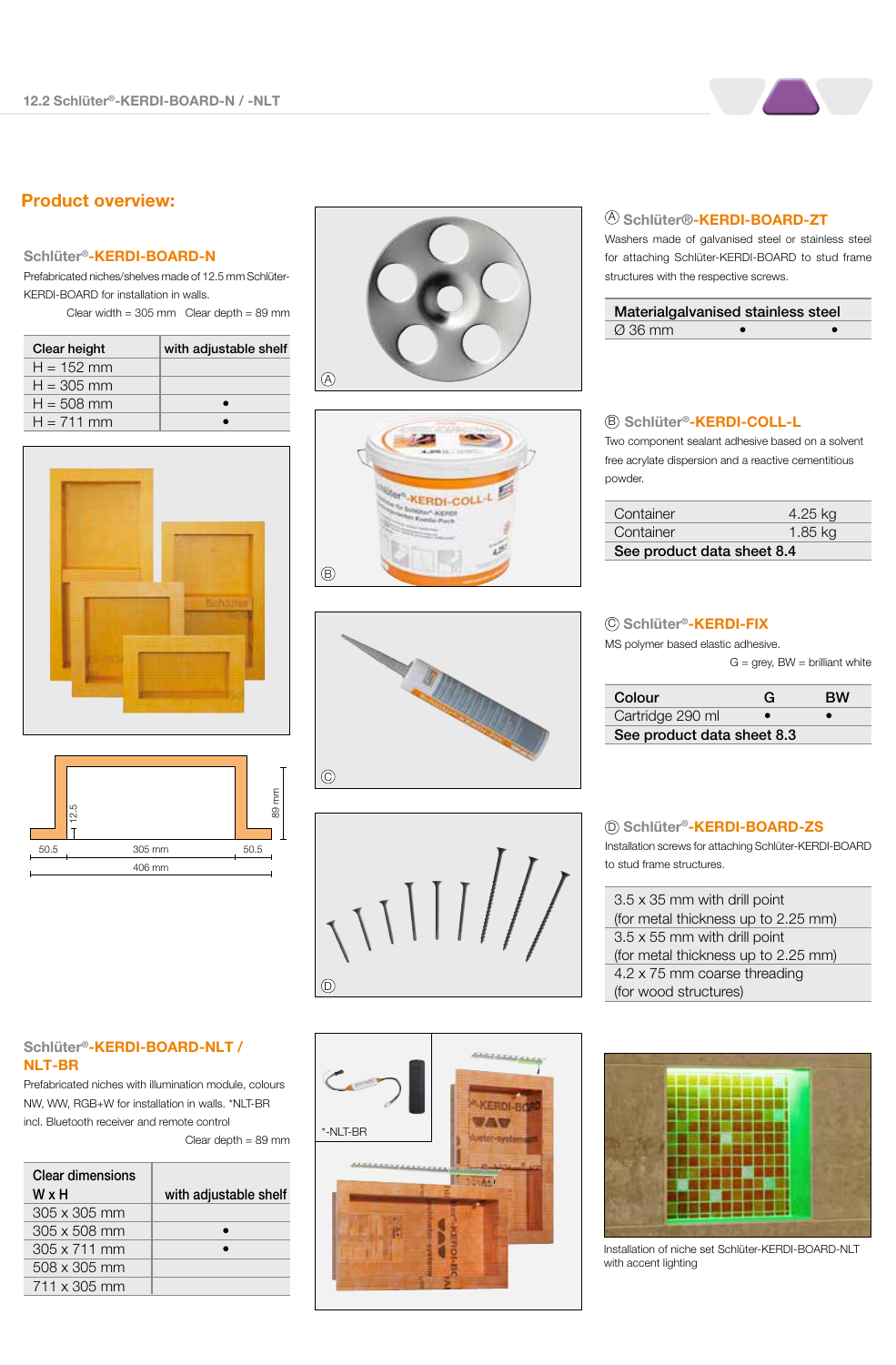

#### per module

a a

| warm white 3000 K |             |                          |                                   |                            |                                   |
|-------------------|-------------|--------------------------|-----------------------------------|----------------------------|-----------------------------------|
| Niche type        | Length<br>m | <b>Total output</b><br>W | <b>Light current</b><br><u>Im</u> | <b>Current rating</b><br>A | <b>Colour</b><br>temperature<br>K |
| KB 12 NL TP1 AE1  |             |                          |                                   |                            |                                   |
| KB 12 NL TP2 AE1  | 0.3         | 1.6                      | 80                                | 0.067                      |                                   |
| KB 12 NL TP3 AE1  |             |                          |                                   |                            | 3000                              |
| KB 12 NL TP4 AE1  | 0.5         | 2.6                      | 133                               | 0.108                      |                                   |
| KB 12 NL TP5 AE1  | 0.7         | 3.6                      | 187                               | 0.149                      |                                   |

#### neutral white 4900 K

| Niche type              | Length<br>m | <b>Total output</b><br>W | <b>Light current</b><br><u>Im</u> | <b>Current rating</b><br>A | <b>Colour</b><br>temperature<br>K |
|-------------------------|-------------|--------------------------|-----------------------------------|----------------------------|-----------------------------------|
| KB 12 NL TP1 AE2        |             |                          |                                   |                            |                                   |
| <b>KB 12 NL TP2 AE2</b> | 0.3         | 1.6                      | 84                                | 0.068                      |                                   |
| KB 12 NL TP3 AE2        |             |                          |                                   |                            | 4900                              |
| KB 12 NL TP4 AE2        | 0.5         | 2.6                      | 141                               | 0.107                      |                                   |
| <b>KB 12 NL TP5 AE2</b> | 0.7         | 3.6                      | 197                               | 0.148                      |                                   |

#### RGB+W

| Niche type            | Length<br>m | <b>Total output</b><br>W | <b>Light current</b><br><u>Im</u> |
|-----------------------|-------------|--------------------------|-----------------------------------|
| KB 12 NL TP1 AE9 /BR* |             |                          |                                   |
| KB 12 NL TP2 AE9 /BR* | 0.3         | 4.4                      | 156                               |
| KB 12 NL TP3 AE9 /BR* |             |                          |                                   |
| KB 12 NL TP4 AE9 /BR* | 0.5         | 7.3                      | 262                               |
| KB 12 NL TP5 AE9 /BR* | 0.7         | 10.1                     | 364                               |

1) Reference: white LED

\* incl. Bluetooth receiver